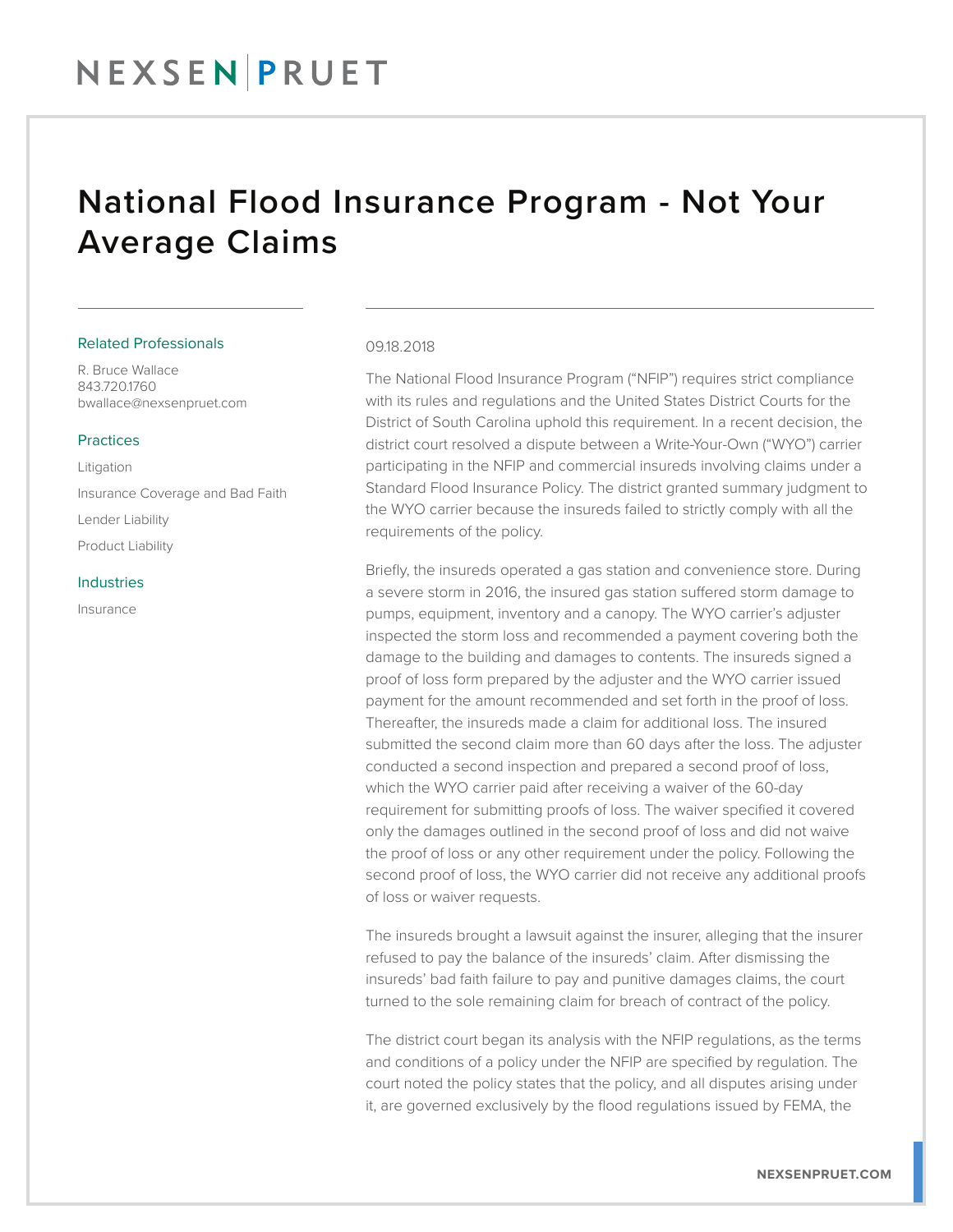## NEXSENPRUET

National Flood Insurance Act of 1968 and federal common law. The district court then found that under the terms of the policy, when an insured has suffered loss, the insured is expressly required to, among other things, send the WYO carrier a proof of loss waiver within 60 days of the loss. Absent express written consent from the Federal Insurance Administration, the policy cannot be changed, nor can any provision be waived. The district court then found the policy states an insured may not sue the insurer to recover money under a Standard Flood Insurance Policy unless the party has complied with all the requirements of the policy. The district court then cited a case from the U.S. Court of Appeals for the Fifth Circuit holding a sworn proof of loss to be a condition precedent to bringing the instant litigation.

In support of its motion, the WYO carrier argued the insureds did not file a proof of loss for the additional amounts sought under this lawsuit. The insureds could not point to any specific evidence showing they had submitted a proof of loss, and actually conceded the proofs of loss they submitted had omitted the unpaid loss which was the subject of the lawsuit. Instead, the insureds argued the adjuster and the WYO carrier were notified of the unpaid loss, such that the unpaid loss "should have been included in the proof of loss". The district court rejected this argument because the insureds provided no factual support for their statement. Moreover, the district court found the insureds failed to submit a proof of loss for the items subject to the lawsuit within 60 days following the loss, and, lacking a waiver from the Federal Insurance Administration, failed to meet the pre-suit requirements under their policy. As a result of their failure to meet the requirements of the policy, the district court held the insureds were prohibited from seeking additional payments.

This decision emphasizes a critically important difference for policies under the NFIP. Like other non-NFIP policies, individuals and entities insured under the NFIP must comply with all requirements of the policies regulated by the NFIP. However, those requirements include much shorter deadlines and much more onerous compliance than traditional insurance policies in South Carolina. Insureds, including lenders who are considered additional insureds under NFIP policies, must be aware of these strict and onerous requirements.  $\overline{\phantom{a}}$ 

### Click the above link to subscribe to Nexsen Pruet's TIPS Alert.

*Bruce Wallace practices with Nexsen Pruet's business and consumer litigation group in Charleston, South Carolina. He represents a variety of banking and financial institutions in real estate litigation, commercial litigation and mortgage foreclosures. He also represents insurers and corporate clients in bad faith and coverage issues, professional liability, business litigation (including disputes involving partnerships, limited liability companies and closely held companies) and probate litigation matters (including trusts and estates).*

 $\overline{a}$